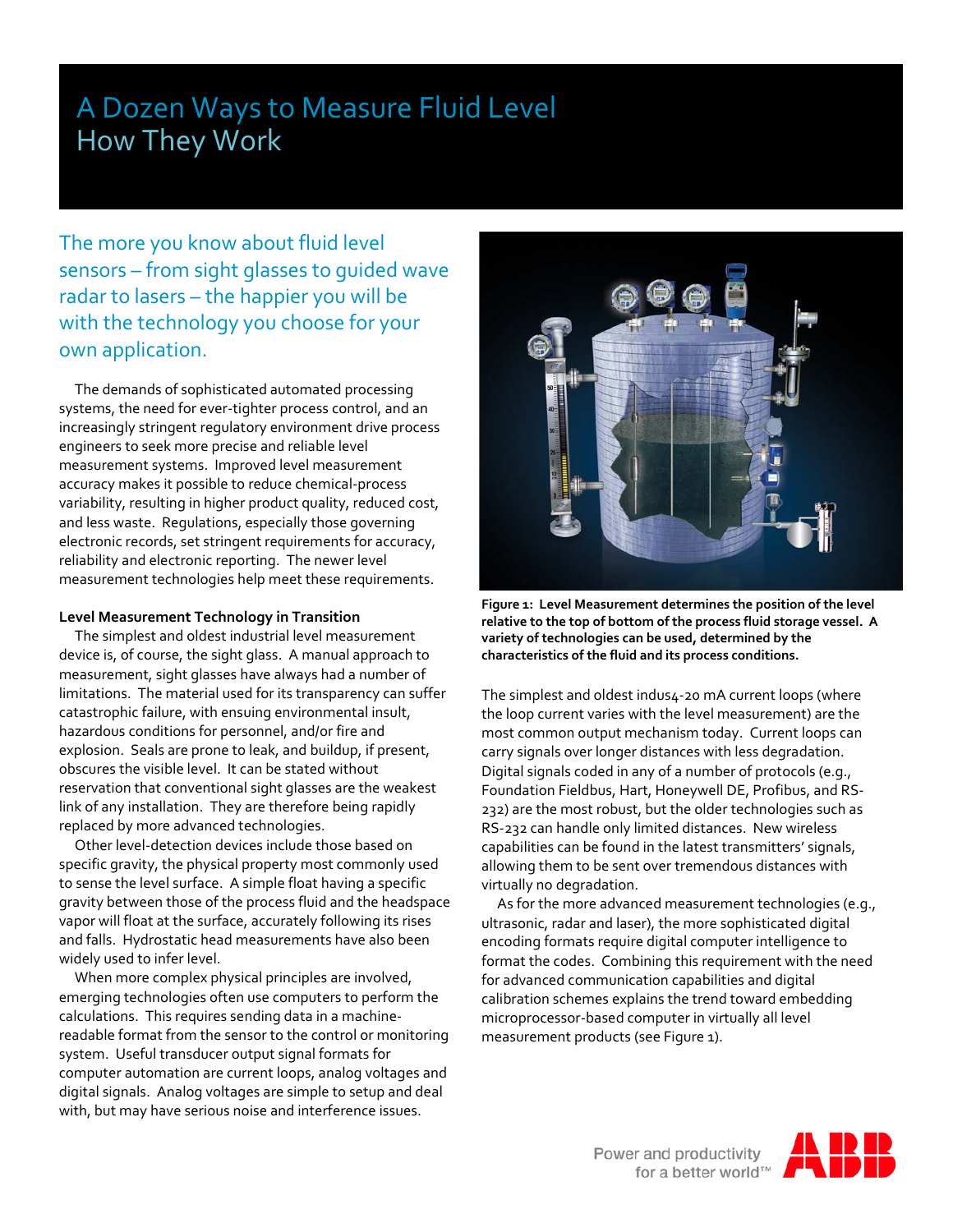### **Established Level-Sensing Technologies**

 Throughout this article we assume the density of the vapor in the headspace (typically air) to be negligible compares with that of process fluid. We will assume also that there is only one, uniform process fluid in the tank. Some of these technologies can be used for multilevel applications where two or more immiscible fluids share a vessel.

 **1. Glass Level Gauge.** Available in a variety of designs, both armored and unprotected, glass gauges have been used for over 200 years as a simple method to measure liquid level. The benefactor of this design is the ability to the see the true level through the clear glass. The down side is the possibility of glass breakage resulting in spills or safety to personnel.



**Figure 2: Displacement level gauges operate on Archimedes' principle. The force needed to support a column of material (displacer) decreases by the weight of the process fluid displaced. A force transducer measures the support force and reports it as analog signal.**

 Early float level transmitters provided a simulated analog or discrete level measurement using a network of resistors and multiple reed switches, meaning that the transmitter's output changes in discrete steps. Unlike continuous level-measuring devices, they cannot discriminate level values between steps.

 **1. Floats**. Floats work on simple principle of placing a buoyant object with a specific gravity intermediate between those of the process fluid and the headspace vapor into the tank, then attaching a mechanical device to read out its position. The float sinks to the bottom of the headspace vapor and floats on top of the process fluid. While the float itself is a basic solution to the problem of locating a liquid's surface, reading a floats position (i.e., making an actual level measurement) is still problematic. Early float systems used mechanical components such as cables, tapes, pulleys and gears to communicate level. Magnet-equipped floats are popular today.



**Figure 3: Bubblers sense process fluid depth by measuring the hydrostatic pressure near the bottom of the storage vessel.**

communicate level. Magnet-equipped floats are popular today.

#### **Hydrostatic Devices**

### **3. Displacers, 4. Bubblers and 5. Differential Pressure**

**Transmitters** are all hydrostatic measurement devices. Any change in temperature will therefore cause a shift in the liquid's specific gravity, as will changes in the pressure that affects the specific gravity, as will changes in pressure that affect the specific gravity of the vapor over the liquid. Both result in reduced measurement accuracy. Displacers work on the Archmedes' principle. As shown in Figure 2, a column of solid material (the displacer) is suspended in the vessel. The displacer's density is always greater than that of the process fluid (it will sink in the process fluid) and it must extend from the lowest level required to at least the highest level to be measured. As the process fluid level rises, the column displaces a volume of fluid equal to the column's cross-sectional area multiplied by the process fluid level in the displacer. A buoyant force equal to this displaced volume multiplied by the process fluid density pushes upward on the displacer, reducing the force needed to support it against the pull of gravity. The transducer, which is linked to the transmitter, monitors and relates this change in force to level.

 A bubbler-type level sensor is shown in Figure 3. A bubbler-type level sensor is shown in Figure 3. This technology is used in vessels that operate under atmospheric pressure. A dip tube having its open end near the vessel open carries a purge gas (typically air, although an inert gas such as dry nitrogen may be used when there is danger of contamination of or an oxidative reaction with the process fluid) into the tank.

Power and productivity<br>for a better world™

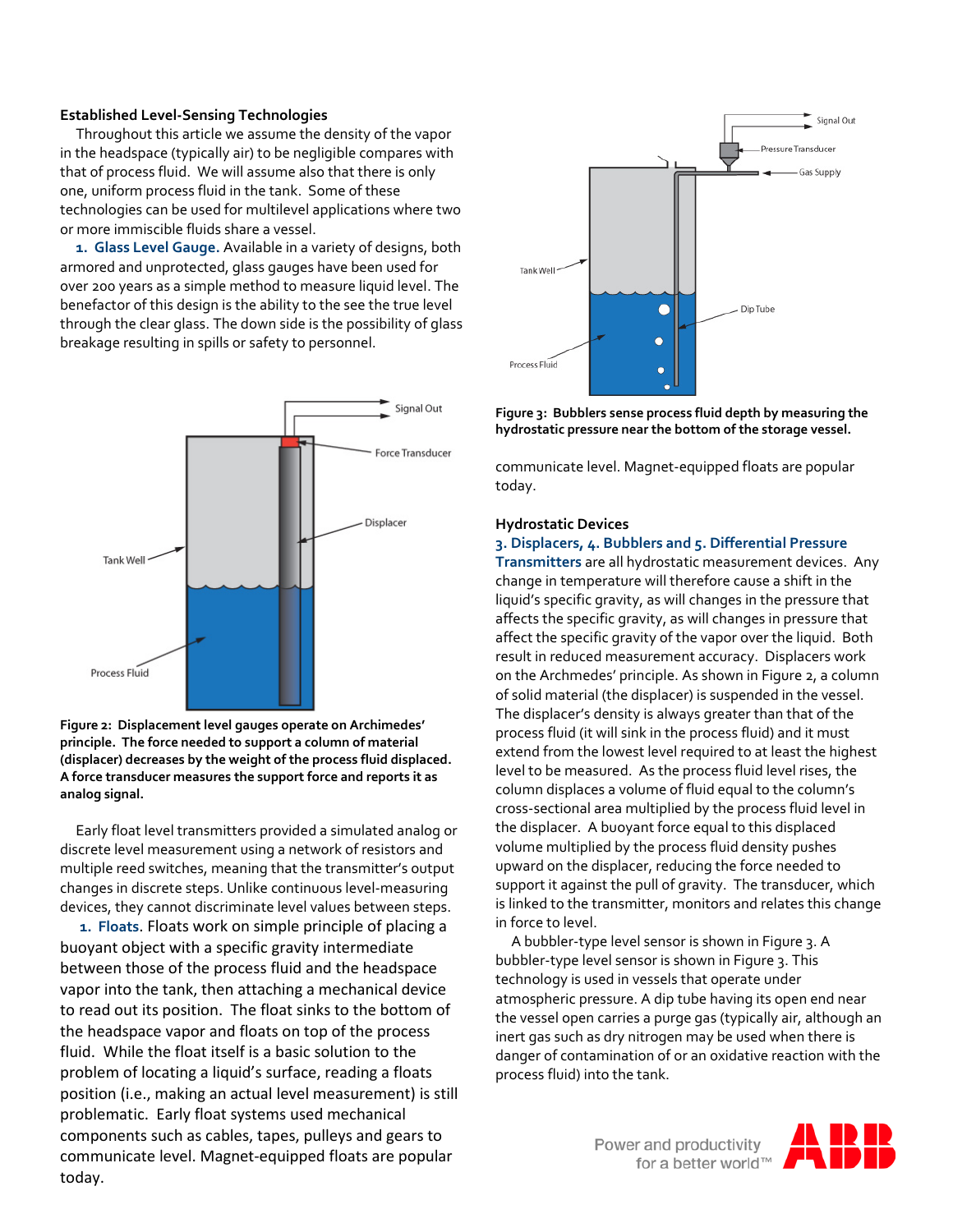

**Figure 4: Differential pressure sensors monitor for the process fluid level by measuring the total pressure difference between the fluid at the bottom of the tank and the vessel pressure.**

As gas flows down to the dip's tube outlet, the pressure in the tube rises until it overcomes the hydrostatic pressure produced by the liquid level at the outlet. The pressure equals the process fluid's density multiplied by its depth from the end of the dip tube to the surface and is monitored by a pressure transducer connected to the tube.

 A differential pressure (DP) level sensor is shown in Figure 4. The essential measurement is the difference between total pressure at the bottom of the tank (hydrostatic head pressure of the fluid plus static pressure in the vessel) and the static or head pressure in the vessel. As with the bubbler, the hydrostatic pressure difference equals the process fluid density multiplied by the height of fluid in the vessel. The unit in Figure 4 uses atmospheric pressure as a reference. A vent at the top keeps headspace pressure equal the atmospheric pressure.

 In contrast to bubblers, DP sensors can be used in unvented (pressurized) vessels. All that is required is to connect the reference port (the low-pressure side) to a port in the vessel above the maximum fill level. Liquid purges or bubblers may still be required, depending on the process's physical conditions and/or the transmitter's location relative to the process connections.

 **6. Load Cells.** A load cell or strain gauge device is essentially a mechanical support member or bracket equipped with one or more sensors that detect small distortions in the support member. As the force on the load cell changes, the bracket flexes slightly, causing output signal changes. Calibrated load cells have been made with force capacities ranging from fractional ounces to tons.

 To measure level, the load cell must be incorporated into the vessel's support structure. As process fluid fills the vessel, the

f h la han de la han de la han de la han de la han de la han de la han de la han de la han de la han de la han<br>En la han de la han de la han de la han de la han de la han de la han de la han de la han de la han de la han

As process fluid fills the vessel, the force on the load cell increases. Knowing the vessel's geometry (specifically, it's cross-sectional area) and the fluid's specific gravity, it is a simple matter to convert the load cell's known output into the fluid level. While load cells are advantageous in many applications because of their noncontact nature, they are expensive and the vessel support structure and connecting piping must be designed around the load cell's requirements of a floating substructure. The total weight of the vessel, piping and connecting structure supported by the vessel will be weighed by the load system in additional to the desired net or product weight. This total weight often creates a very poor turndown to the net weight, meaning that the net weight is a very small percent age of total weight. Finally, the supporting structure's growth, caused by uneven heating (e.g., morning to evening sunshine) may be reflected as level, as can side load, wind load, rigid piping and binding from overturn-prevention hardware (for bottom-mounted load cells). In short, load cell weighing system requirements must be a paramount consideration throughout initial vessel support and piping design, or performance is quickly degraded.



**Figure 5: Magnetic level gauges use a magnetically coupled shuttle to locate a float's position in the chamber.**

 **7. Magnetic Level Gauges.** These gauges (see Figure 5) are the preferred replacement for the sight glasses. They are similar to float devices, but they communicate the liquid surface location magnetically. The float, carrying a set of strong permanent magnets, rides in an auxiliary column (float chamber) attached to the vessel by means of two process connections. This column confines the float laterally so that it is always close to the chamber's side wall. As the float rides up and down the fluid level

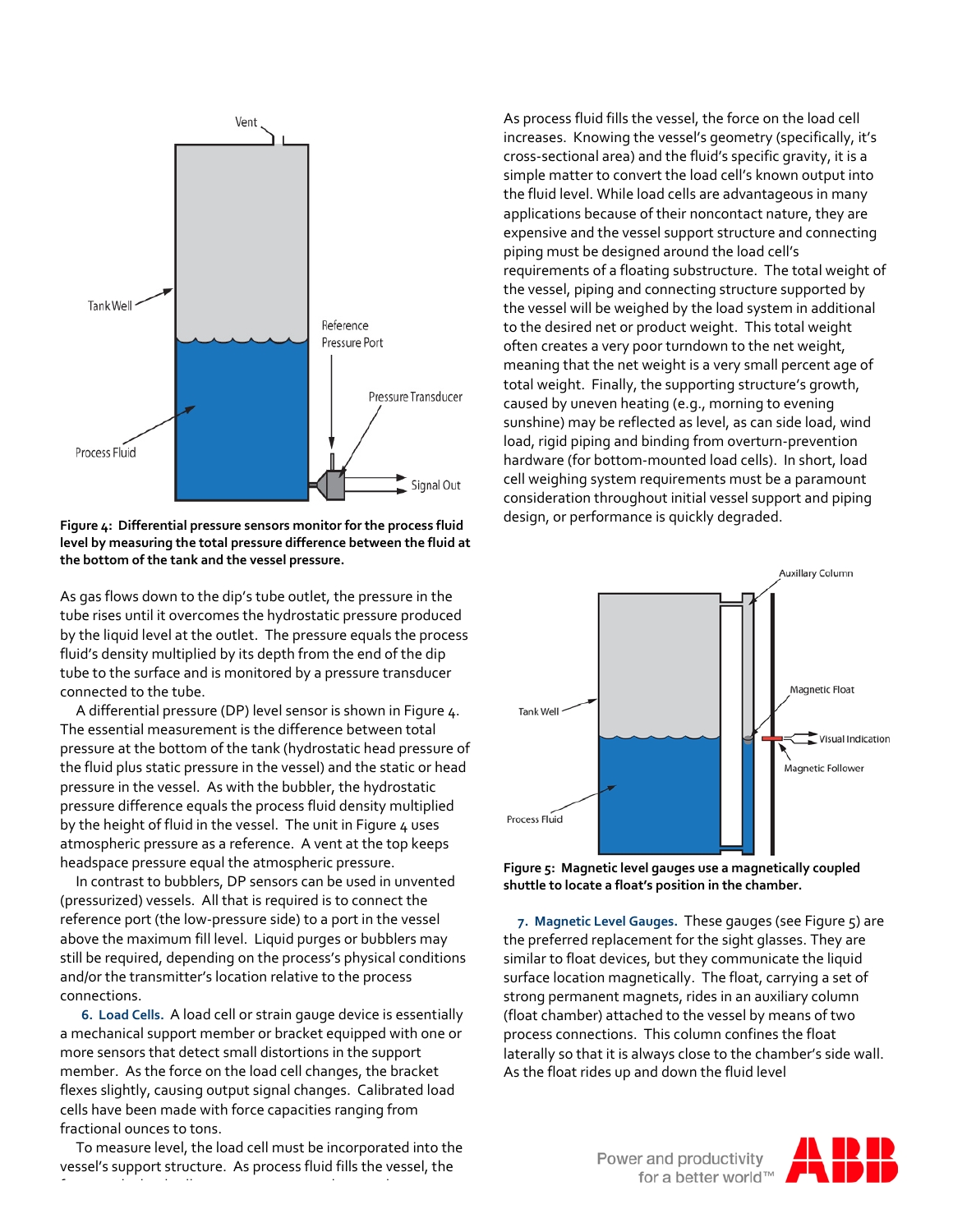a magnetized shuttle or bar graph indication moves with it, showing the position of the float and thereby providing the level indication. The system can work only if the auxiliary column and chamber walls are made of non-magnetic material.

 Many manufactures provide float designs optimized for the specific gravity of the fluid being measured, whether butane, propane, oil, acid, water, or interfaces between two fluids, as well as a large selection of float materials.

 This means the gauges can handle high temperatures, high pressures and corrosives fluids. Oversized float chambers and high-buoyancy floats are available for applications where buildup is anticipated.



**Figure 6: Capacitive level sensors measure the change in capacitance between two plates produced by changes in level. Two versions are available, one for fluids with high dielectric constants (A) and another for those with low dielectric constants (B).**

Chambers, flanges and process connections can be made from engineered plastics such as Kynar or exotic alloys such as Hastelloy C-276. Special chamber configurations can handle extreme conditions such as steam jacketing for liquid asphalt, oversized chambers for flashing applications, temperature designs for liquid nitrogen and refrigerants. Numerous metals and alloys such as titanium, Incoloy and Monel are available for varying combinations of hightemperature, high-pressure, low-specific-gravity and corrosive-fluid applications. Today's magnetic level gauges can also be outfitted with magnetostrictive and guided-wave radar transmitters to allow the gauge's local indication to be converted into 4-20 mA outputs and digital communication that can be sent to a controller or control system.

 **8. Capacitance Transmitters.** These devices (see Figure 6) operate on the fact that process fluids generally have dielectric constants,  $\varepsilon$ , significantly different from that or air, which is very close to 1.0. Oils have dielectric constants from 1.8 to 5. Pure glycol is 37; aqueous solutions are between 50 and 80. This technology requires a change in capacitance that varies with the liquid level, created by either an insulated rod attached to the transmitter and the process fluid, or an un-insulated rod attached to the transmitter and either the vessel wall or a reference probe. As the fluid level rises and fills more of the space between the plates, the overall capacitance rises proportionately. An electronic circuit called a capacitance bridge measures the overall capacitance and provides a continuous level measurement.

# **Modern Technologies**

Perhaps the most significant difference between earlier continuous liquid-level measuring technologies and those now gaining favor is the use of time-of-flight (TOF) measurements to transducer the liquid level into a conventional output. These devices typically operate by measuring the distance between the liquid level and a reference point at a sensor or transmitter near the top of the vessel. The system typically generate a pulse wave at the reference point, which travels through either the vapor space or a conductor, reflects off the liquid surface, and returns to a pickup at the reference point. An electronic timing circuit measures the total travel time. Dividing the travel time by twice the wave's speed gives the distance to the surface of the fluid. The technologies differ mainly in the kind of pulse used to make the measurement. Ultrasound, microwaves (radar), and light all have proven useful.

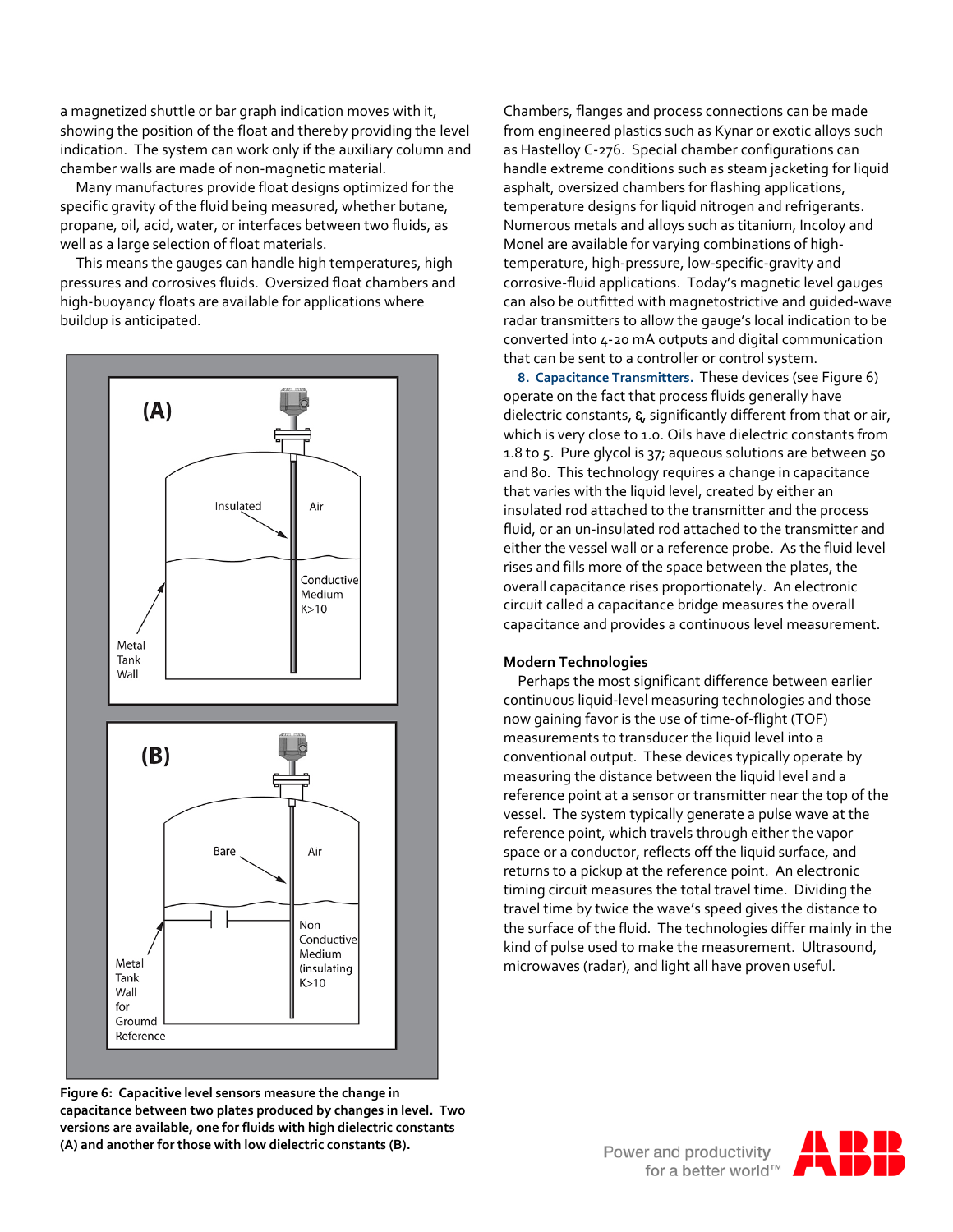

**Figure 7: Magnetostrictive level transmitters use the speed of a torsional wave in a wire to produce a level measurement**

 **9. Magnetostrictive Level Transmitters.** The advantages of using a magnet containing a float to determine liquid level have already been established, and magnetostriction is a proven technology for very precisely reading the float's location. Instead of mechanical links, magnetostrictive transmitters use the speed of a torsional wave along a wire to find the float and report its position.

 In a magnetostrictive system (see Figure 7, page 18), the float carries a series of permanent magnets. A sensor wire is connected to a piezoceramic sensor at the transmitter and a tension fixture is attached to the opposite end of the sensor tube. The tube either runs through a hole in the center of the float or is adjacent to the float outside of a nonmagnetic float chamber.

 To locate the float, the transmitter sends a short current pulse down the senor wire, setting up a magnetic field along its entire length. Simultaneously, a timing circuit is triggered ON. The field interacts immediately with the field generated by the magnets in the float. The overall effect is that during the brief time the current flows, a torsional force is produced in the wire, much like an ultrasonic vibration or wave, This force travels back to the piezoceramic sensor at a characteristic speed. When the sensor detects the tensional wave, it produces an electrical signal that notifies the timing circuit that the wave has arrived and stops the timing circuit. The timing circuit measures the time interval (TOF) between the start of the current pulse and the wave's arrival.

From this information, the float's location is very precisely determined and presented as a level signal by the transmitter. Key advantages of this technology are that the signal speed is known and constant with process variables such as temperature and pressure, and the signal is not affected by foam, beam divergence, or false echoes. Another benefit is that the only moving part is the float that rides up and down with the fluid's surface.

 **10. Ultrasonic Level Transmitters.** Ultrasonic level sensors (see Figure 8, page 18) measure the distance between the transducer and the surface using the time required for an ultrasound pulse to travel from a transducer to the fluid surface and back (TOF). These sensors use frequencies in the tens of kilohertz range; transit times are ~6 ms/m. The speed of sound (340 m/s in air at 15 degrees C, 1115 fps at 60 degrees F) depends on the mixture of gases in the headspace and their temperature. While the sensor temperature is compensated for (assuming that the sensor is at the same temperature as the air in the headspace), this technology is limited to atmospheric pressure measurements in air or nitrogen.





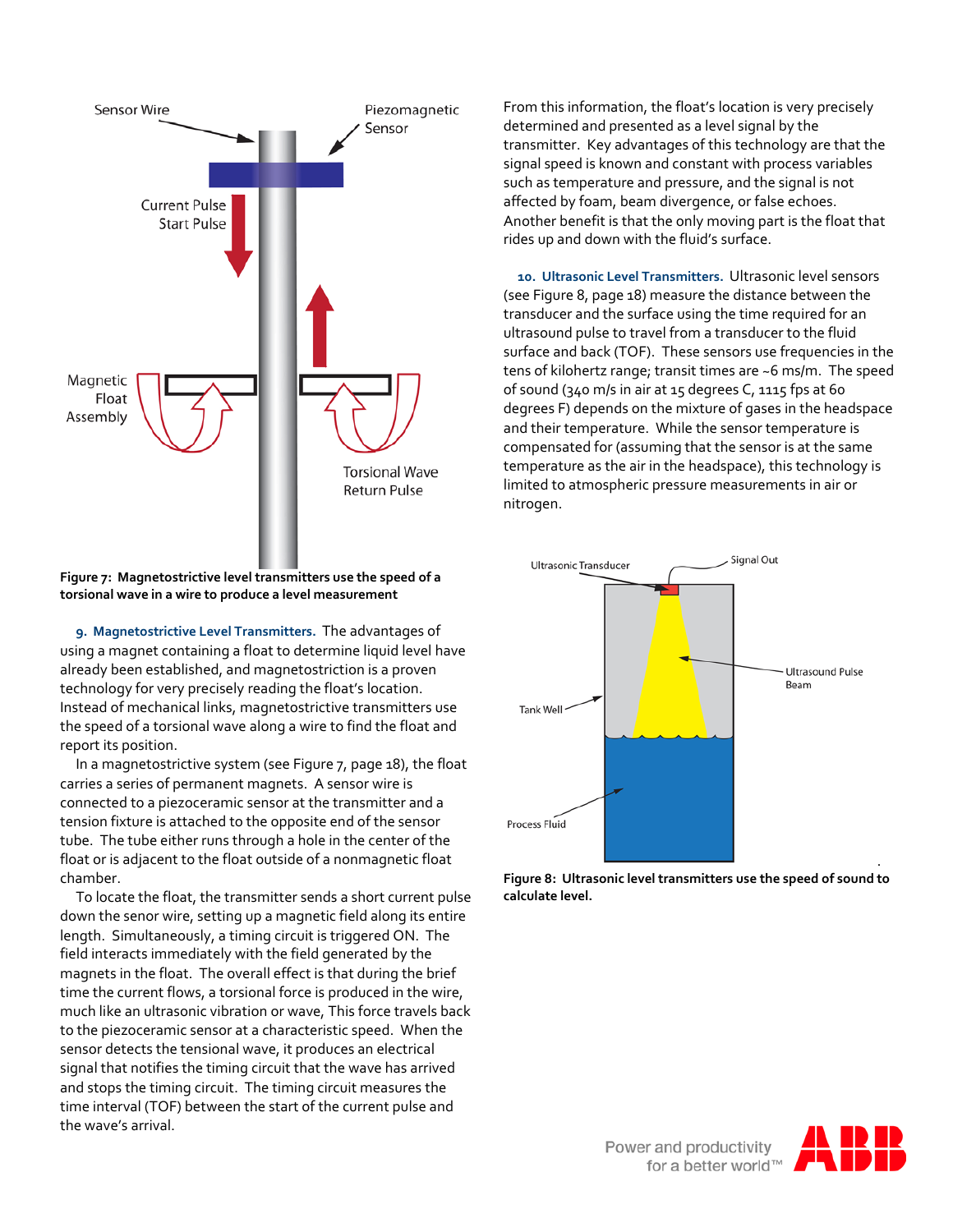

**Figure 9: A laser transmitter uses a short burst of laser energy to measure level.**

 **11. Laser Level Transmitters.** Designed for bulk solids, slurries and opaque liquids such as dirty sumps, milk, and liquid styrene, lasers operate on a principle very similar to that of ultrasonic level sensors. Instead of using the speed of sound to find the level, however, they use the speed of light (see Figure 9). A laser transmitter at the top of a vessel fires a short pulse of light down to the process liquid surface, which reflects it back to the detector. A timing circuit measures the elapsed time (TOF) and calculates the distance. The key is that lasers have virtually no beam spread (0.2 degree beam divergence) and no false echoes, and can be directed through space as small as 2 in.2 lasers are precise, even in vapor and foam. They are ideal for use in vessels with numerous obstructions and can measure distances up to 1500 ft. For high-temperature or high-pressure applications, such as in reactor vessels, lasers much be used in conjunction with specialized sight windows to isolate the transmitter from the process. These glass windows to isolate the transmitter from the process. These glass windows much pass the laser beam with minimal diffusion and attenuation and must contain the process conditions.

 **12. Radar Level Transmitters.** Through-air radar systems beam microwaves downward from either a horn or a rod antenna at the top of a vessel. The signal reflects off the fluid surface back to the antenna, and a timing circuit calculates the distance to the fluid level by measuring the round-trip time (TOP). The key

variable in radar technology is the dielectric contact of liquid. The reason is that the amount of reflected energy at microwave (radar) frequencies is dependent on the dielectric constant of the fluid, and if Er is low, most of the radar's energy enters or passes through. Water (Er=80) produces an excellent reflection at the change or discontinuity in Er.

 Guided wave radar (GWR) transmitters (see Figure 10) are also very reliable and accurate. A rigid probe or flexible cable antenna system guides the microwave down from the top of the tank to the liquid level and back to the transmitter. As with through-air radar, a change from a lower to a higher Er causes the reflection. Guided wave radar is 20X more efficient that through-air radar because the guide provides a more focused energy path. Different antenna configurations allow measurement down to ER=1.4 and lower. Moreover, these systems can be installed either vertically, or in some cases horizontally with the guide being bent up to 90 degree angled, and provide a clear measurement signal.

 GWR exhibits most of the advantages and few of the liabilities of ultrasound, laser, and open-air radar systems. Radar's wave speed is largely unaffected by vapor space gas composition, temperature, or pressure. It works in a vacuum with no recalibration needed, and can measure through most foam layers. Confining the wave to follow a probe or cable eliminates beam-spread problems and false echoes from tank walls and structures.